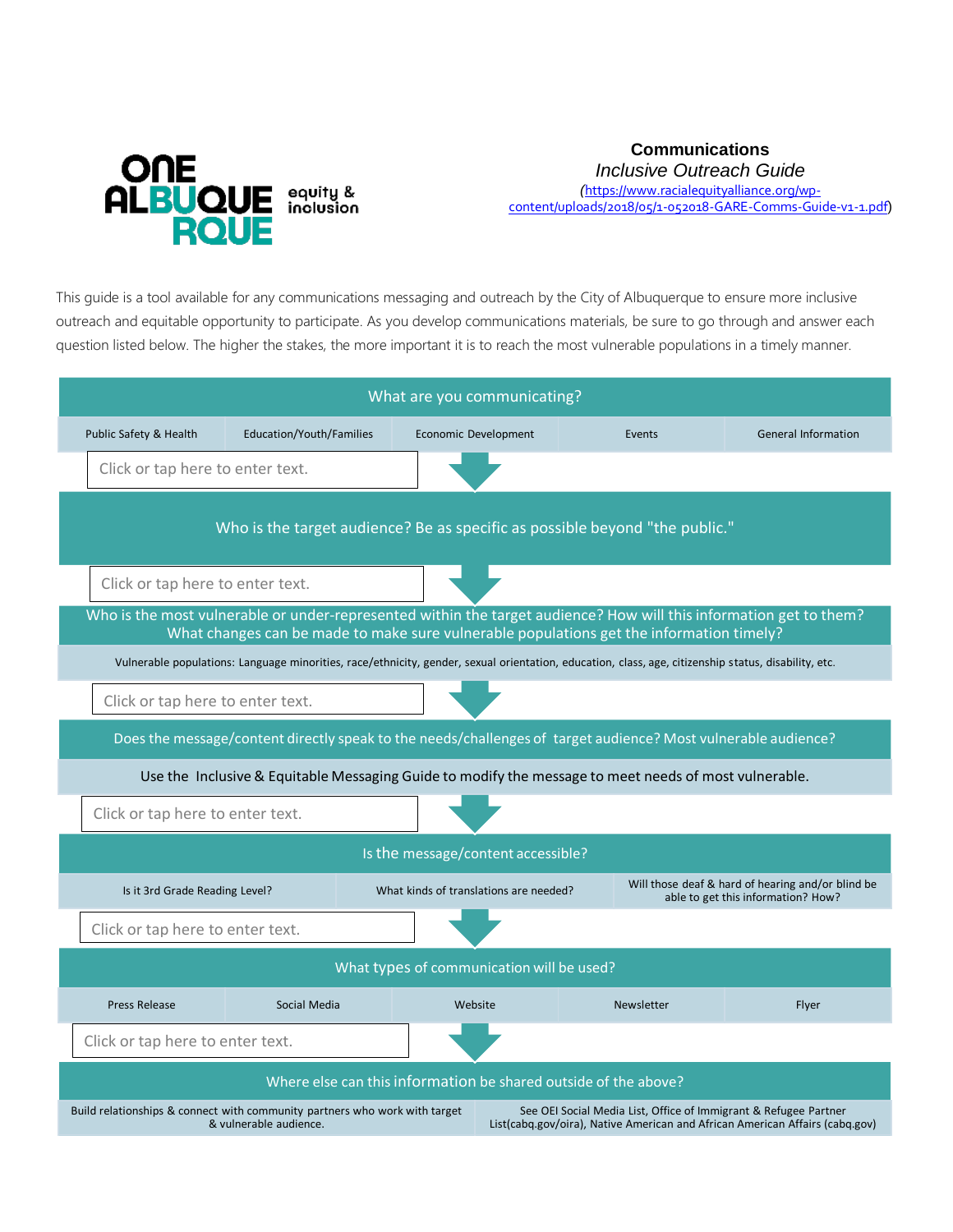## A GUIDE TO CREATING INCLUSIVE AND CONSCIOUS **ESSACING**

## **QUESTIONS TO KEEP IN MIND**

What is the purpose of the story/message being told/shared?

Whose story is being told, privileged, or highlighted?

What message(s) are being created as part of the story/message?

What message(s) are possibly being omitted?

**How is this message** possibly reinforcing and/or perpetuating stereotypes?

How can I change and/or create messages that are more equitable and inclusive?

How can I use stories/messaging to raise awareness and create consciousness? **How can I create** stories/messaging that promote action and change?

**CREATED BY** DR. VIRGINIA NECOCHEA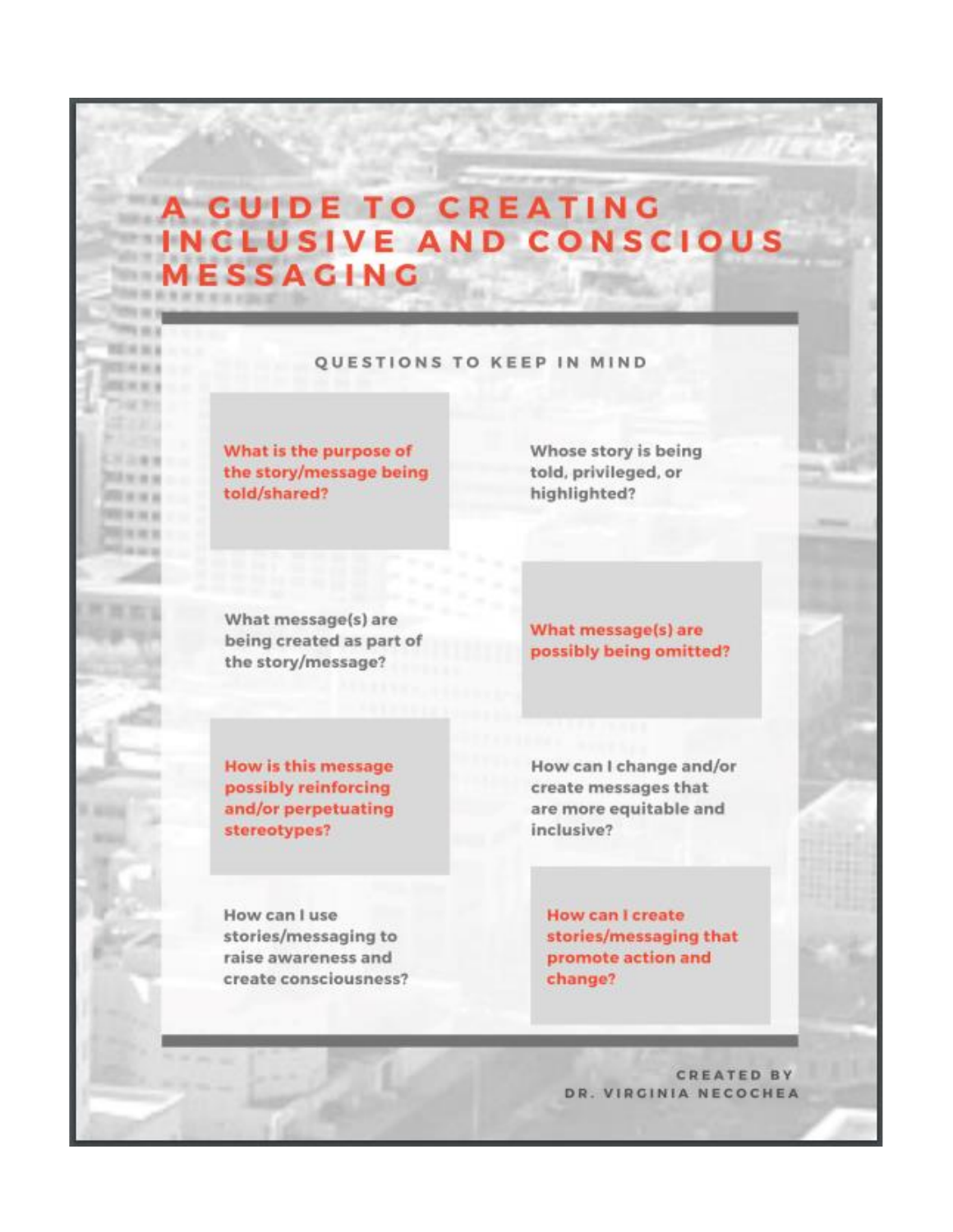## Growing List of Community Social Media Accounts Followed, Tagged by OEI

- El Centro NM (El CENTRO is an immigrants' rights & workers' justice organization based in Albuquerque, NM.)- @ELCENTRO\_NM
- NM Dream Team (immigrant/undocumented justice)- @NM\_Dream\_Team
- Encuentro (Latino immigrant center in Central NM. Interested in immigration reform, education, services and community organizing.)- @encuentronm
- Consulado de Mexico @ConsulMexAlb
- Equality New Mexico (New Mexico's LGBTQ+ advocacy organization-creating access to opportunity. Celebrating 25 years of winning equality.)-@equalitynm
- NM OUT Business Alliance @nmoutba
- Transgender Resource Center of NM @TGRCNM
- Telemundo Nuevo Mexico (Latinx TV station)- @TelemundoNM
- ABQRefugee @AbqRefugee
- NM Asian Family Center (Mission is to provide culturally sensitive programs and services creating a Pan-Asian community that advocates for and supports itself.) @nmasianfamily
- Indianz.com @indianz
- National Asian Pacific American Women's Forum- @NapawfABQ
- NM Black History Organizing Committee- @NMBlackHistory
- Generation Justice (youth multicultural social justice coalition)- @genjustice
- Dine Millennials (Native/Navajo Millennial News) @DineMillennials
- NAACP NM @NMNAACP
- UNM African American Student Services @unmafro
- UNM LGBTQ-RC @UNMLGBTQTweets
- NACA Inspired Schools Network (Native American @NISNetwork
- Americans for Indian Opportunity @AIOAmbassadors
- NM Office of African American Affairs @NM\_OAAA
- Albuquerque Pride @ABQ\_Pride
- Indian Country Today (Native Newspaper) @IndianCountry
- IllumiNative @\_Illuminatives
- Southwest Women's Law Center @SWWomensLaw
- Transgender Law Center @TransLawCenter
- National Hispanic Cultural Center @NHCCNM
- Native American Budget & Policy Institute @NABPInstitute
- American Indian Chamber of Commerce @AICCNM
- NM Black Leadership Council @nmblcouncil
- Albuquerque Hispano Chamber of Commerce @AHCNM
- Running Medicine (Running Medicine is a program of the Native Health Initiative (NHI), our vision is to create a culture of wellness through a supportive, loving community.) @RunningMedABQ
- Tewa Women United (Growing beloved community since 1989, founded + led by Native women in the Tewa homelands. Environmental + Reproductive Justice, protecting the most vulnerable.) @tewawomenunited